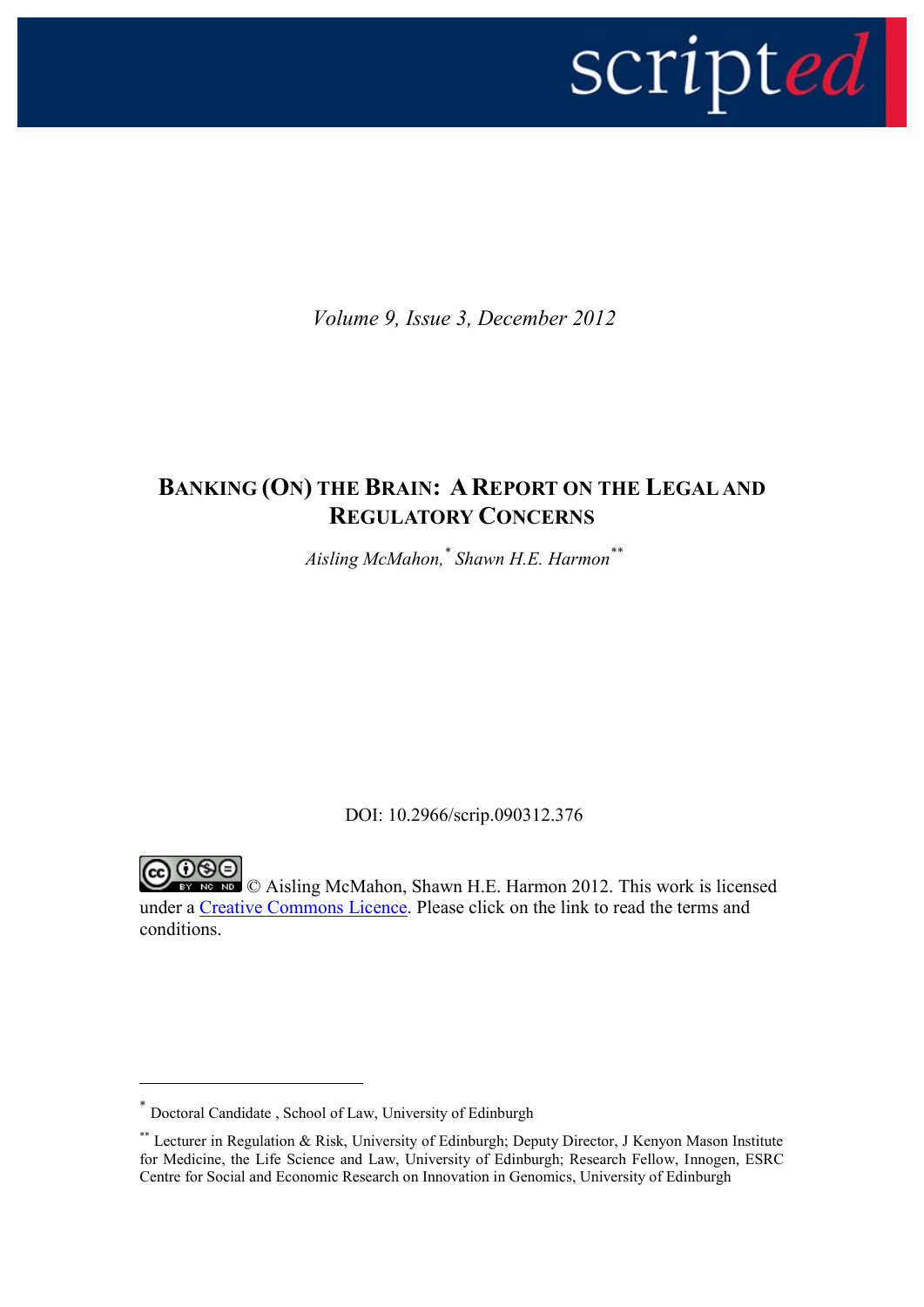## **1. Introduction**

Whether and how discourses emerging from humanities and popular culture are encoded in the legal regulation of biomedicine is a question that was recently explored by the 'Banking (On) The Brain' project funded by the Arts and Humanities Research Council  $(AHRC)^{1}$  The Project sought to cast new light on the symbiosis, or lack of symbiosis, between culture, law and science, using brain banking as the case study. Brain banking is the collection and storage of post mortem brain tissue to create a research resource for investigations into neurological diseases.<sup>2</sup> This Project was structured around three broad questions:

- In which ways and to what extent does science reflect conceptions of the brain emanating from key Arts and Humanities' ("A&H") fields?
- To what extent do these conceptions shape the law?
- In what ways and to what extent might the scientific knowledge generated within these regulatory regimes impact upon A&H and popular understandings of the brain, and inform and influence the law itself?

Using these questions as an overarching framework for analysis, and drawing on collaborative contributions from within and beyond the A&H, the Project examined the regulatory regime for brain banking in the UK. In particular, it sought to articulate:

- What is the legal framework applicable to brain banking in the UK?
- What is the broader regulatory framework applicable for the day-to-day governance and management of a brain bank in the UK?
- What conceptions of the brain shape these frameworks?

This brief report offers an overview of the project and a summary of its more pertinent findings from a legal and regulatory perspective.<sup>3</sup>

# **2. Project Overview**

1

The Project was led by a Project Team drawn from a number of disciplines across the University of Edinburgh. The Project Team were as follows:

Dr. Shawn H.E. Harmon, Lecturer in Regulation & Risk, School of Law (PI)

<sup>&</sup>lt;sup>1</sup> AHRC Grant No. AH/J011495/1, 12 February 2012- 30 September 2012, funded under the AHRC's Science and Culture Exploratory Award Stream

 $2^2$  See, J. Bell et al, "Management of a twenty first century brain bank: experience in the BrainNet Europe consortium" (2008) *Acta Neuropathol* 497-507 at 499, where a brain bank is defined as a resource "whose essential purpose is to provide brain and spinal cord samples to a community of research users, who include not only those affiliated to the bank but also external users who are independent of the bank."

<sup>&</sup>lt;sup>3</sup> For a full report which outlines all of the projects findings, see S. Harmon and G. Haddow, "Banking (On) The Brain: The Neurological in Culture, Law and Science" *Medical Law International* (forthcoming)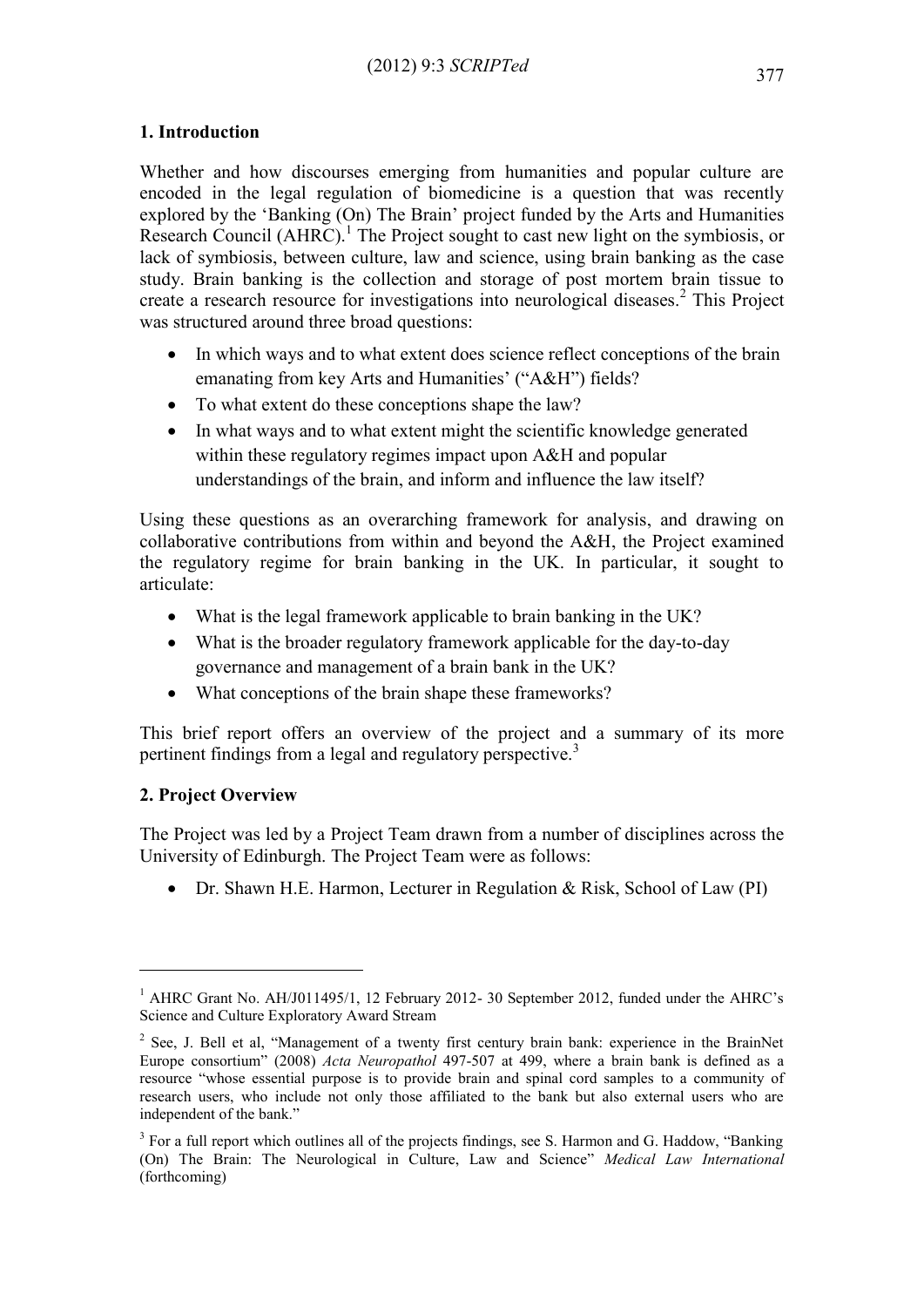- Dr. Gill Haddow, Senior Research Fellow, School of Social and Political Science (Co-I)
- Dr. Martyn Pickersgill, Wellcome Trust Senior Research Fellow in Biomedical Ethics, School of Health in Social Science (Co-I)
- Prof. James Ironside CBE, Professor of Clinical Neuropathology, National CJD Surveillance Unit, Western General Hospital (Co-I)
- Prof. Graeme Laurie, Professor of Medical Jurisprudence, School of Law (Co-I)
- Dr. Heather Blenkinsop, School of Social and Political Science (RF)
- Ms. Aisling McMahon, Doctoral Candidate, School of Law (RF)

The Project resulted in the generation of a number of discipline-specific literature reviews whose drafting benefited from the input of multi-disciplinary discussions at two interactive workshops.

# **3. Project Workshops**

Workshops were held on  $4<sup>th</sup>$  April, 2012 and 19<sup>th</sup> September, 2012. They brought together experts within the medical/scientific and A&H fields and provided a forum which facilitated dialogue across disciplines. This enabled the identification of overlapping concerns or lack thereof perceived amongst A&H and the medical/scientific communities in this context.

The first workshop served as a platform to exchange various disciplinary perspectives on the topic of brain banking and the significance of the 'brain'. This workshop commenced with a discussion of some of the practical aspects of brain banking which included an insight from the brain banking professionals of the main legal and governance frameworks which are interacted with in the day-to-day operation of a brain bank. It then explored the differing conceptions of the brain across A&H and medical/science disciplines with a particular focus on its conception within sociological and legal literatures. The second workshop, organsied at the end of the Project, provided a forum to discuss preliminary findings and areas of interest arising from literature reviews and facilitated further discussion specifically on the conception of the brain in philosophical and historical literatures.

## **4. Summary of Key Findings**

1

Briefly, the key findings in relation to the three overarching questions pursued by the Project were as follows:

*1. To what extent does science reflect A&H conceptions of the brain?*

Although there is no overt mirroring of A&H conceptions of the brain by science, some subtle influences could be discerned. Particularly, the A&H conception of the brain as the 'seat of the self' has led to the conflation of brain function with the self in some discourses.<sup>4</sup> Brain banking, like many other modern scientific enquiries,

<sup>4</sup> For further discussion of such claims, see; N. Rose, "Neurochemical Selves" (2003) 41 *Society* 46-59, F Vidal, "Brainhood: Anthropological Figure of Modernity" (2009) 22 *History of Human Sciences* 5- 36, W. Glannon, "Our Brains are Not Us" (2009) 23 *Bioethics* 321-329, E. Fein, "Innocent Machines: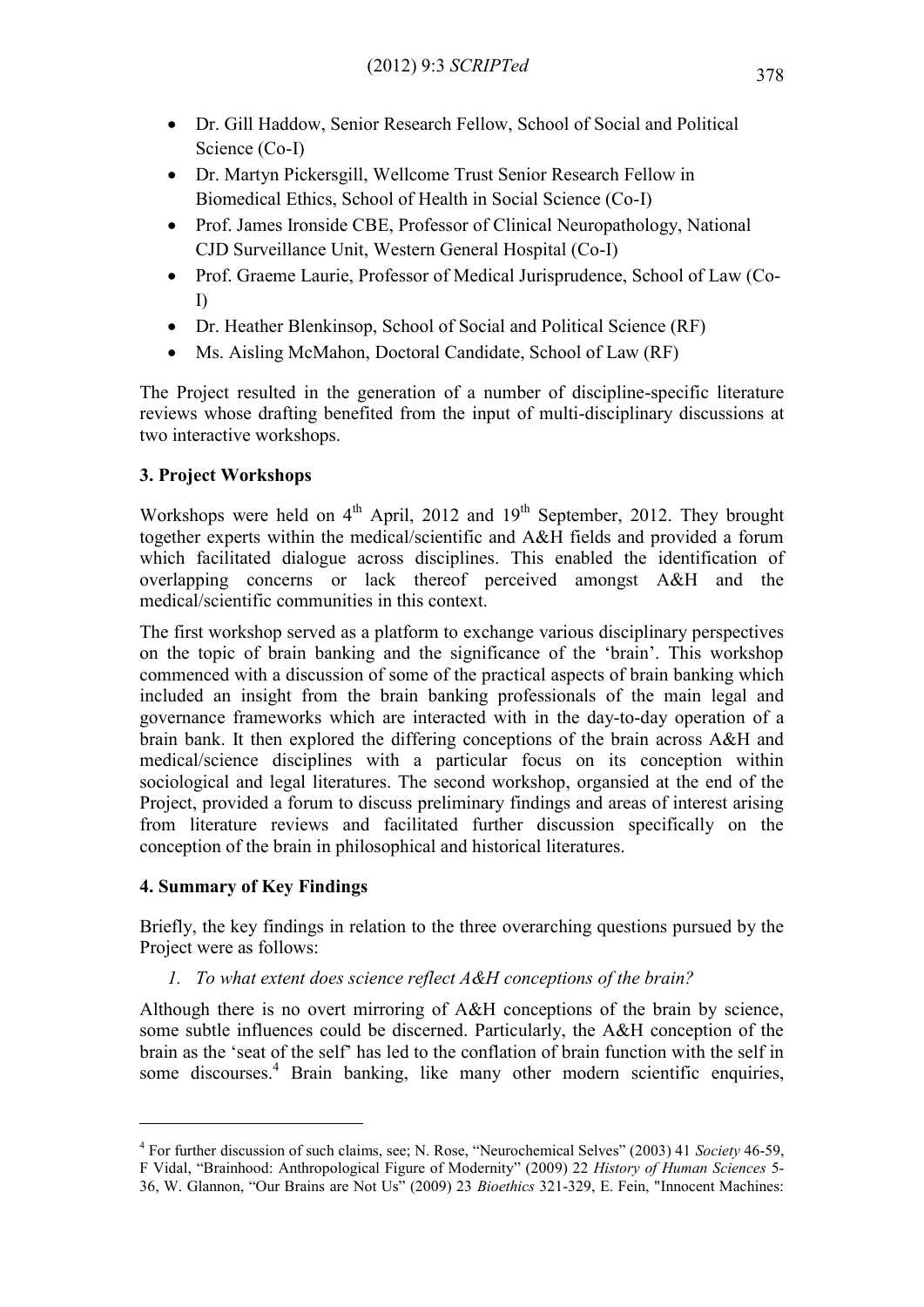proceeds by reducing the object of study, in this case the brain, to its smallest components in order to understand it (*i.e.*: it adopts a functional and atomistic approach).<sup>5</sup> This, in turn, has led to claims in some quarters that the neural connections in the brain hold the key to understanding human behaviour and, of particular relevance to law, understanding criminal behaviour.<sup>6</sup>

#### *2. To what extent do these conceptions shape the law?*

Claims in some A&H and science discourses about the significance or salience of the brain have not been reproduced to the same extent in the legal scholarship, and has certainly been absent in regulatory construction. There is no bespoke regulatory framework for brain tissue and the law does not seem to treat the brain as 'special' in the brain banking context. Instead, the legal framework is concerned with ensuring that the donor has the required capacity to donate the tissue, and such discussions refer to the concept of 'illnesses of the mind' which is broader than some neuroscientific claims of the brain as self. The brain has been a subject of legal debates, however, in relation to the use of brain stem function as a means in the diagnosis of  $death<sup>7</sup>$ , and its significance is recognised by the awards in personal injury claims involving brain injury (particularly those with physical and functional repercussions). 8

*3. To what extent might scientific knowledge impact on popular understandings of the brain and/or inform/influence the law?*

Reports in relation to scientific knowledge about and research on the brain are a common feature in popular media, however, as more radical claims tend to receive the most publicity, it is questionable the extent to which the public have a true understanding of neuro-scientific research and limitations thereof. Furthermore, the extent to which neuro-scientific evidence will inform/influence the law is still a matter of debate. This has been a focal point for the emerging field of neuro-law, which involves the collaboration of scholars in psychology, philosophy, neuroscience, and other disciplines with law, in an attempt to ascertain "how new discoveries in

1

Asperger's Syndrome and the Neurostructural Self." (2011) 13 *Sociological Reflections on the Neurosciences Advances in Medical Sociology* 27-49, A. Noe, *Out of Our Heads: Why You are Not Your Brain and Other Lessons from the Biology of Consciousness* (New York: Hill and Wang, 2010) and R. Tallis, *Aping Mankind Neuromania, Darwinitis and the Misrepresentation of humanity* (Acumen, 2011).

<sup>5</sup> For further discussion, see R. Lewontin, *Biology as Ideology: The Doctrine of DNA* (New York: Harper Collins, 1991)

<sup>6</sup> See, T. R. Chorvat, K. McCabe, "The brain and the law", in S. Zeki, O. Goodenough (eds.), *Law and the Brain*, (Oxford University Press, 2004), A.R. Damasio., *Descartes' error. Emotion, reason and the human brain* (New York, Putnam, 1994); H. Damasio, T. Grabowski, R. Frank, A.M. Galaburda, A.R. Damasio, "The return of Phineas Gage: Clues about the brain from the skull of a famous patient" (1994) 264(5162) *Science* 1102-1105, P.J. Esinger, A.R. Damiso, "Severe disturbance of higher cognition after bilateral frontal lobe ablation: Patient EVR" (1985) 35(12) *Neurology* 1731 – 1741. For further discussion, see S. Zeki and O. Goodenough (eds.), *Law and the Brain*, (Oxford University Press, 2004).

<sup>&</sup>lt;sup>7</sup> For further discussion, see L. Whetstine, "The History of the Legal Definition(s) on Death: From the 18th Century to the 20th Century" in D Cippen (ed.), *End –of-Life Communication in the ICU: A Global Perspective* (New York: Springer, 2008) 65-78

<sup>8</sup> Judge Mackey et al, *Guidelines for the assessment of general damages in personal injury cases complied for the Judicial Studies Board*, (Oxford University Press, 2010) 10<sup>th</sup> Edition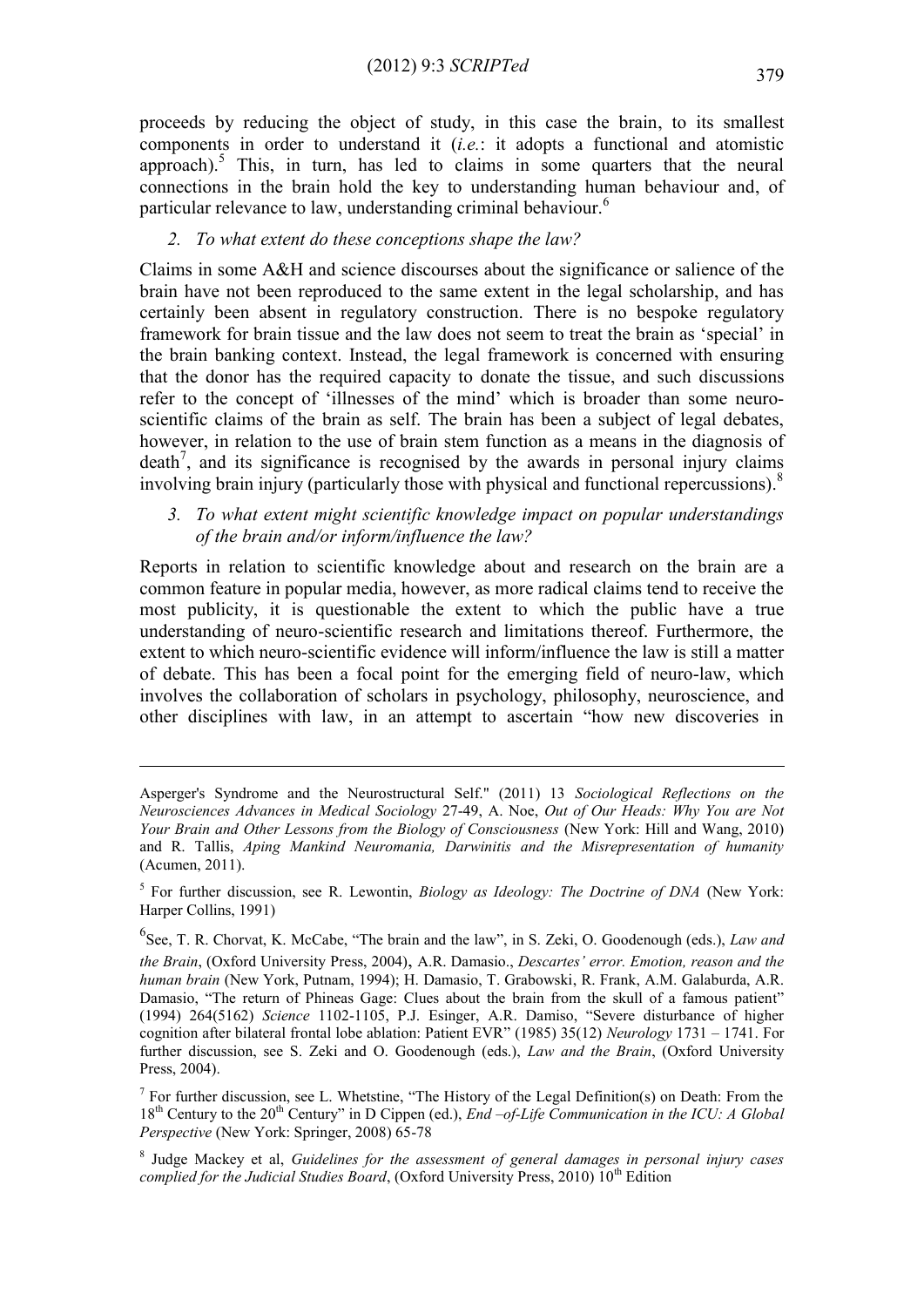neuroscience should navigate the way we make laws, punish criminals and develop rehabilitation".<sup>9</sup> The reaction to claims in relation to the significance of neuro-science for law has been mixed and whilst the potential of neuroscience from a legal perspective has been acknowledged by some<sup>10</sup>, caution has been urged,<sup>11</sup> particularly in relation to the claims that such developments will radically affect or revolutionise current laws.<sup>12</sup>

# **5. Legal and Regulatory Framework for Brain Banking: Key Findings**

The project generated a number of findings in relation to the legal and regulatory framework for brain banking in the UK which are summarised below. Firstly, in relation to the legal framework applicable, a number of points were ascertained:

- The main legislative instruments applicable to the donation, storage and use of brain tissue are the *Human Tissue Act* 2004 (applicable in Northern Ireland, England and Wales) and the *Human Tissue (Scotland) Act* 2006 (applicable in Scotland). Also relevant are the nine Codes of Practices<sup>13</sup> produced by the Human Tissue Authority (HTA) which give practical guidance to persons carrying out activities within the remit of the HTA and lay down the standards expected.
- One of the main differences between the legal framework applicable in Scotland and that applicable in the rest of the UK is that Scottish regulation relies on 'authorisation' rather than 'consent'. As to the import of this distinction, *Millar et al* claim that "the concept of 'authorization' implies that an active decision has been taken by someone in a position of control, whereas 'consent' signals a rather more passive acceptance of a proposal to perform a PME".<sup>14</sup>

<u>.</u>

<sup>9</sup> T.M. Spranger, "Neurosciences and the Law: An Introduction" in T.M Spranger (ed.), *International Neurolaw: A Comparative Analysis* (Springer, 2012) 1-10 at 1

<sup>10</sup> Royal Society Report, *Brain Waves, Module 4: Neuroscience and the Law*, (December, 2011) available at<http://royalsociety.org/policy/projects/brain-waves/responsibility-law/> (accessed 4 Dec. 12) which states at p. v that "Neuroscientists seek to determine how brain function affects behaviour... [t]he law is concerned with regulating behaviour, and so it is reasonable to ask whether and if so how, neuroscience could, or should, inform the law".

<sup>&</sup>lt;sup>11</sup> *Ibid*, See also S. Schleim, Brain in context in the neurolaw debate: The examples of free will and "dangerous" brains (2012) 35 *International Journal of Law and Psychiatry* 104-111

<sup>&</sup>lt;sup>12</sup> For a discussion of some claims and uses of neuro-scientific evidence for law see; S. Zeki, O. Goodenough*, Law and the Brain* (Oxford University Press, 2004); K. Smith, "Taking Aim at Free Will" (2011) 477 *Nature* 23-25; L. Claydon, P. Catley, Neuro-scientific Evidence in the English Courts in T.M. Spranger (ed.) *International Neurolaw: Comparative Analysis* (Springer, Berlin Heidelberg, 2012) 310-317 and more.

<sup>&</sup>lt;sup>13</sup> The Codes of Practice cover; Consent, Donation of Solid Organ for Transplantation, Post Mortem Examination, Anatomical Examination, Disposal of Human Tissue, Donation of Allogeneic Bone marrow and Peripheral Blood Stem Cells for Transplantation, Public Display, Import and Export of Human Bodies, Body Parts and Tissue for Research. Available at <http://www.hta.gov.uk/legislationpoliciesandcodesofpractice/codesofpractice.cfm> (accessed 4 Dec 12)

<sup>&</sup>lt;sup>14</sup> T. Millar et al, "Post-mortem Tissue Donation for Research: A Positive Opportunity?" (2008) 17(10) *Journal of Nursing Studies* 644-649 at 645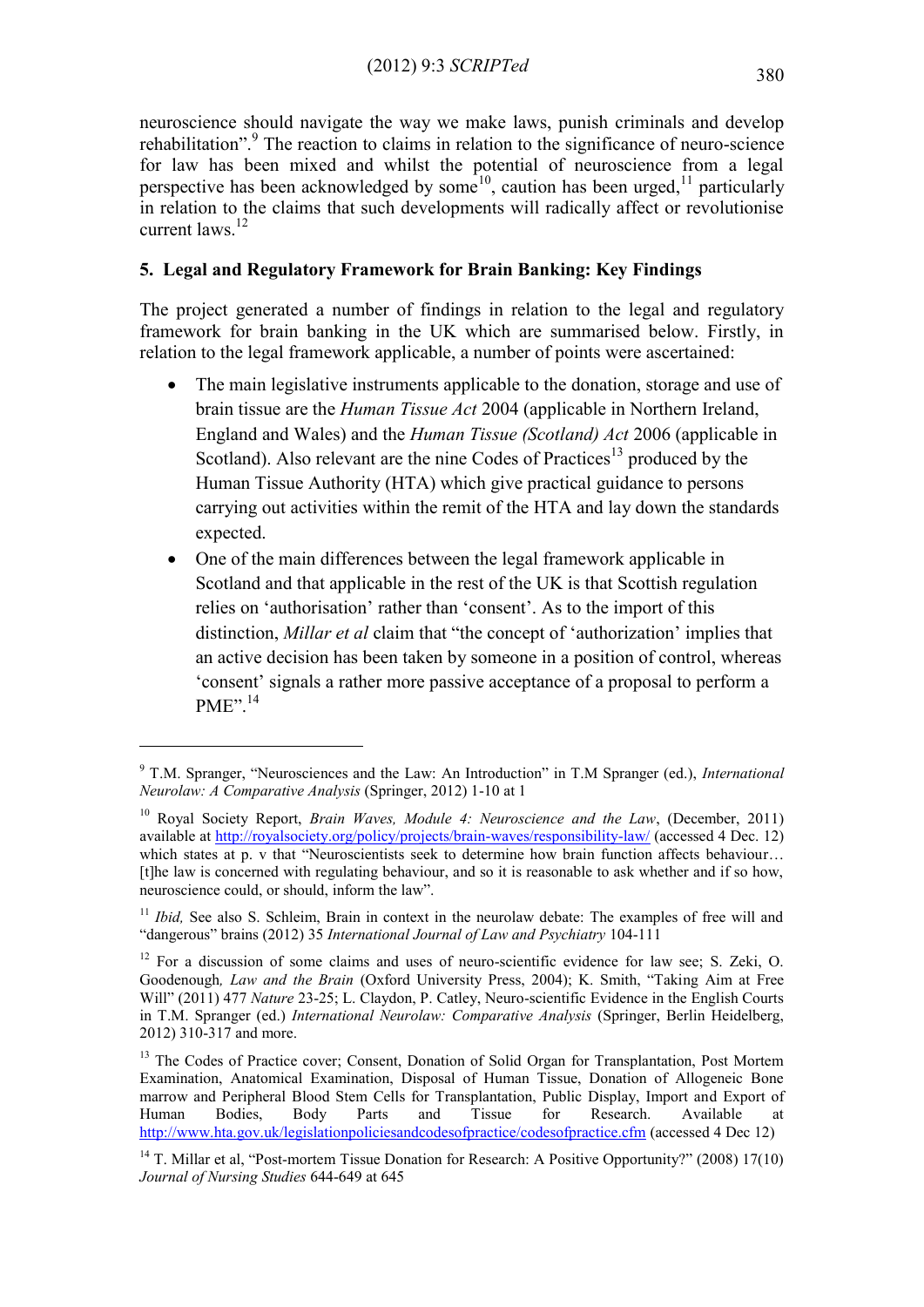- The principles of consent/authorisation are at the cornerstone of both Acts, laregly due to the fact that the legal regimes were enacted against a background of public concern over reports of the retention of children's organs in some cases without knowledge of the parents. <sup>15</sup> A move away from the presumption that consent to perform a PME entitled a healthcare practitioner to retain the brain for research was recommended in the Isaac's Report,<sup>16</sup> where it was found that whilst some families were distrubed by the failure to obtain proper consent, others were offended by the act of brain/tissue retention itself. Significantly, consent and authorisation are positive concepts in the HTAs replacing the former 'lack of objection' to donation criteria in the Human Tissue Act 1961.<sup>17</sup>
- Another difference is that the licensing scheme applicable in Northern Ireland, England and Wales is not operable in Scotland. However, in 2011 in Scotland it was decided to instigate a non-statutory accrediation scheme for the collection and storage of human tissue.<sup>18</sup>
- Overall, the two frameworks are broadly similar which facilitates the coordinated research on tissue and organs in the UK and allows the possibilty of having brain banks which can share tissue across the UK.

Secondly, in relation to the governance framework for brain banking more specifically, the main findings were:

- All brain banks in the UK must abide by relevant procedures for ethical approval and the MRC guidelines. Ethical approval must be obtained from the relevant Research Ethics Committee prior to embarking on research and NHS Research and Development approval must also be obtained. All UK brain banks are also members of the MRC Brain Banks Networks, which operates to ensure high standards of operation in brain banks, and agrees common policies and procedures that are compliant with legal requirements.
- Importantly, the MRC Brain Bank Network Codes in combination with the practice of brain banking professionals produces a governance framework which exceeds hard law. Differences can be observed between black letter law

<u>.</u>

<sup>15</sup> See, Royal Liverpool Children's Inquiry, *Report/The Royal Liverpool Children's Inquiry* (London,: Stationary Office, 2001)

<sup>&</sup>lt;sup>16</sup> HM Inspector of Anatomy, *Isaacs Report: The Investigation of Events that Followed the Death of Cyril Mark Isaacs* (London: Stationary Office, 2003)

<sup>17</sup> Crown Office and Procurator Fiscal Service, *Death and the Procurator Fiscal : Information and Guidance for medical practitioners*, (October, 2008) available at <http://www.copfs.gov.uk/sites/default/files/Publications/Resource/Doc/13546/0000506.pdf>(accessed 4 Dec 12)

<sup>&</sup>lt;sup>18</sup> See Letter from Chief Medical Officer Harry Burns detailing the "Accreditation Scheme for the collection and storage of NHS tissue in Scotland" available at [http://www.sehd.scot.nhs.uk/cmo/CMO\(2011\)07.pdf](http://www.sehd.scot.nhs.uk/cmo/CMO(2011)07.pdf) (accessed 4 December 2012)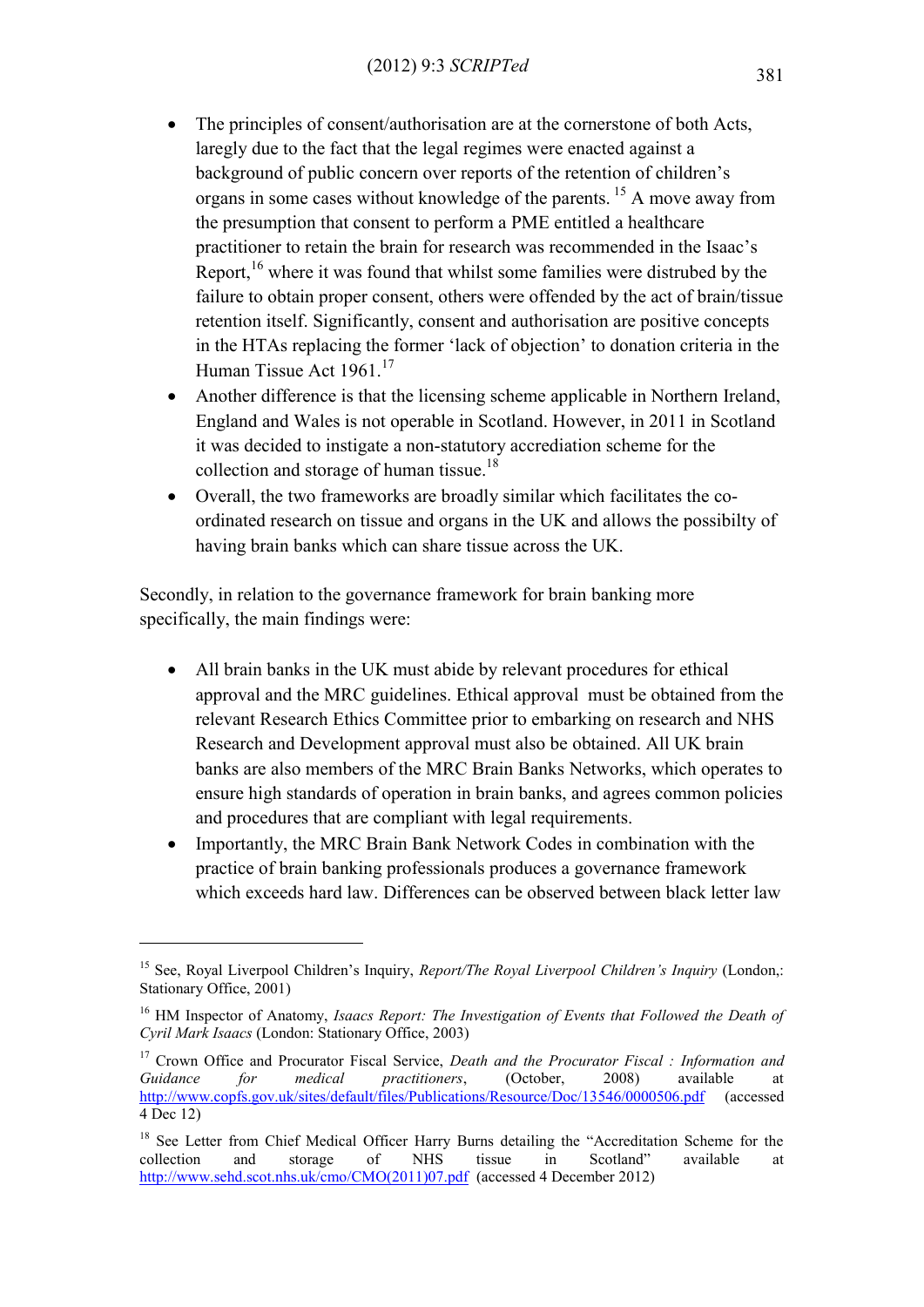and practice particularly in the area of consent/authorisation for donation of brain tissue. The HTAs provide no specific veto for family members to overrule the donors consent/authorisation to donate, however, the *HTA Code of Practice on Consent* suggests that practitioners should take into account the effect of going ahead with donation in light of family objections.<sup>19</sup> It was observed at the workshops that practitioners would not go ahead with donation in the event of strong family discord.

• Some of the remaining governance difficulties encountered by modern brain banks include; absence of adequate funding mechanisms for brain banks,  $2^{0}$ absence of standard evaluation protocols for the evaluation of brain tissue banks and lack of international standard operating procedures or codes of conduct for brain banks. $^{21}$ 

### **5. Conclusion**

1

One of the principal aims of the Project was to explore how the science, law, cultural nexus operates in the context of brain banking. Specifically, it sought; to develop a greater understanding of whether and how the governance and regulation of brain banking is reflective of cultural ideas about the brain and personhood; and to ascertain, whether as a corollary, the regulation and science it empowers influences or reshapes those broader understandings. Through multi-disciplinary research, the Project investigated these questions and developed a better understanding of the differing conceptions of the brain in the A&H and scientific communities, much of which attributes some special significance to the brain. The Project identified, perhaps surprisingly, the absence of a similiar significance devoted by law to the regulation of brain tissue in the brain banking context, which is treated in the same way as other tissue. Nonetheless, the brain features as a subject of concern in legal debates around death, injury compensation, and in the emerging field of neuro-law. However, within neuro-law there has in some instances been a lack of understanding of some of the limits of neuro-science and its related technologies, and the practice and meaning of law. There is arguably a disjoint in thinking between the regulation of scientific practices around the brain and popular conceptions of the brain which requires further exploration.

<sup>19</sup>See, Human Tissue Authority, *Code of Practice 1: Human Tissue Act: Consent* (September, 2009) at para. 76 which states that "…the Healthcare professional should also consider the impact of going ahead with a procedure in light of strong opposition of the family, in spite of the legal basis for doing so." In relation to the donation of children's organs in light of family opposition/disagreement the Code states at para. 95 that "…careful thought should be given as to whether to proceed if a disagreement arises between parents or family members. Any previously stated wishes of the deceased child should be considered, taking into account their age and understanding."

<sup>&</sup>lt;sup>20</sup> H.A. Kretzschmar, "Brain banking: opportunities, challenges and meaning for the future" (2009) 10 *Nature* 70-78 at 76

 $21$  R. Ravid, Standard Operating Procedures, ethical and legal regulations in BTB (Brain/Tissue/Bio) banking: what is still missing? (2008) 9 *Cell Tissue Banking* 151-167; See also, MB. Graeber, "Editorial: Twenty-first century brain banking: at the crossroads" (2008) *Acta Neuropathol* 493-496 at 494